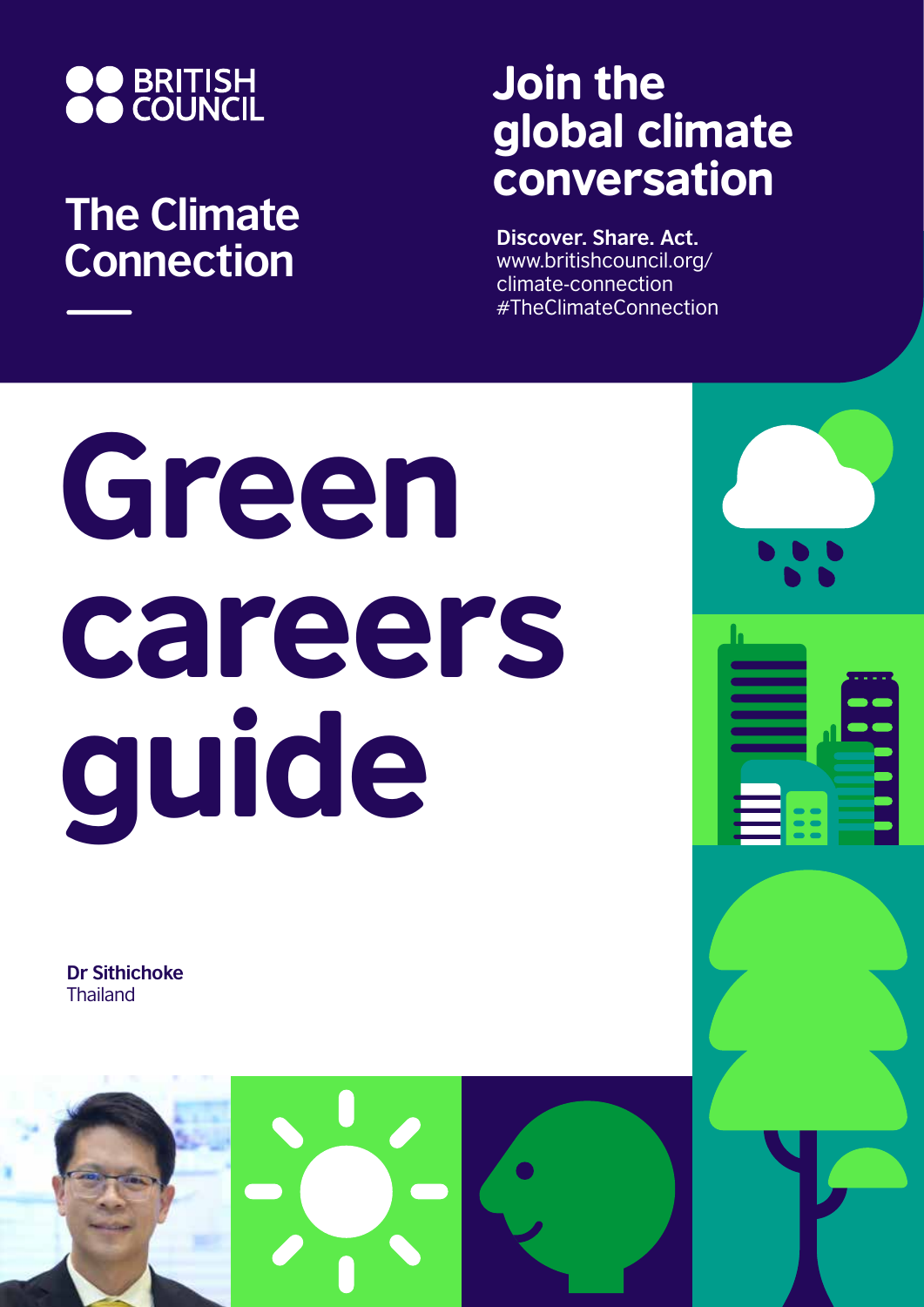### Dr Sithichoke Thailand

#### **What did you study?**

Biological Sciences with a focus on Plant Molecular Biology.

#### **What inspired you to study your subject at university and to work in the green industries?**

I am very happy that I work in the green industries/academia because I can contribute knowledge and scientific advancement to the society. Hopefully, we will leave a better environment to our future generations.

#### **Why does climate change matter?**

A slight change of temperature can cause sterility in plants because the male reproductive development is extremely sensitive to temperature. That can lead to reduction in crop yield which means we have less food. There are less fertile land and more problems with saline soil, contaminated water and polluted air. There are increasing records of more floods, droughts, so all life must adapt to changing environments.

#### **How did your studies help you get into the career you're in today?**

#### **What do you do now – what does your role involve? What exciting projects have you been involved in?**

I received a Thai Government Scholarship to study in the UK. I obtained a degree in Biological Sciences from the University of Oxford and pursued a Ph.D. project at the Department of Plant Sciences, University of Cambridge. This provided me with a solid background of knowledge, examples of role models, significant influence on my thinking skills and connections with friends which is expanding through my career. Currently, I'm working as a senior researcher and the Director of National Omics Center at National Science and Technology Development Agency, Thailand. My research projects include plant genetic improvement, studies of plant responses to biotic/abiotic stresses, and identification of genes responsible for disease resistance, drought tolerance and crop yields. I also have projects on genome sequencing and genetic diversity of tropical vegetables, crops and forest trees. An example of the ongoing project is the study of genetic diversity of plant species in mangrove forests, which are very important habitats for both freshwater and marine life. Mangrove species have evolved to be able to adapt in extremely fluctuating environments such as changes in water level and salinity. Mangrove genetic mechanisms underlying these responses may offer some insight into genetic improvement of crop species.

#TheClimateConnection www.britishcouncil.org/climate-connection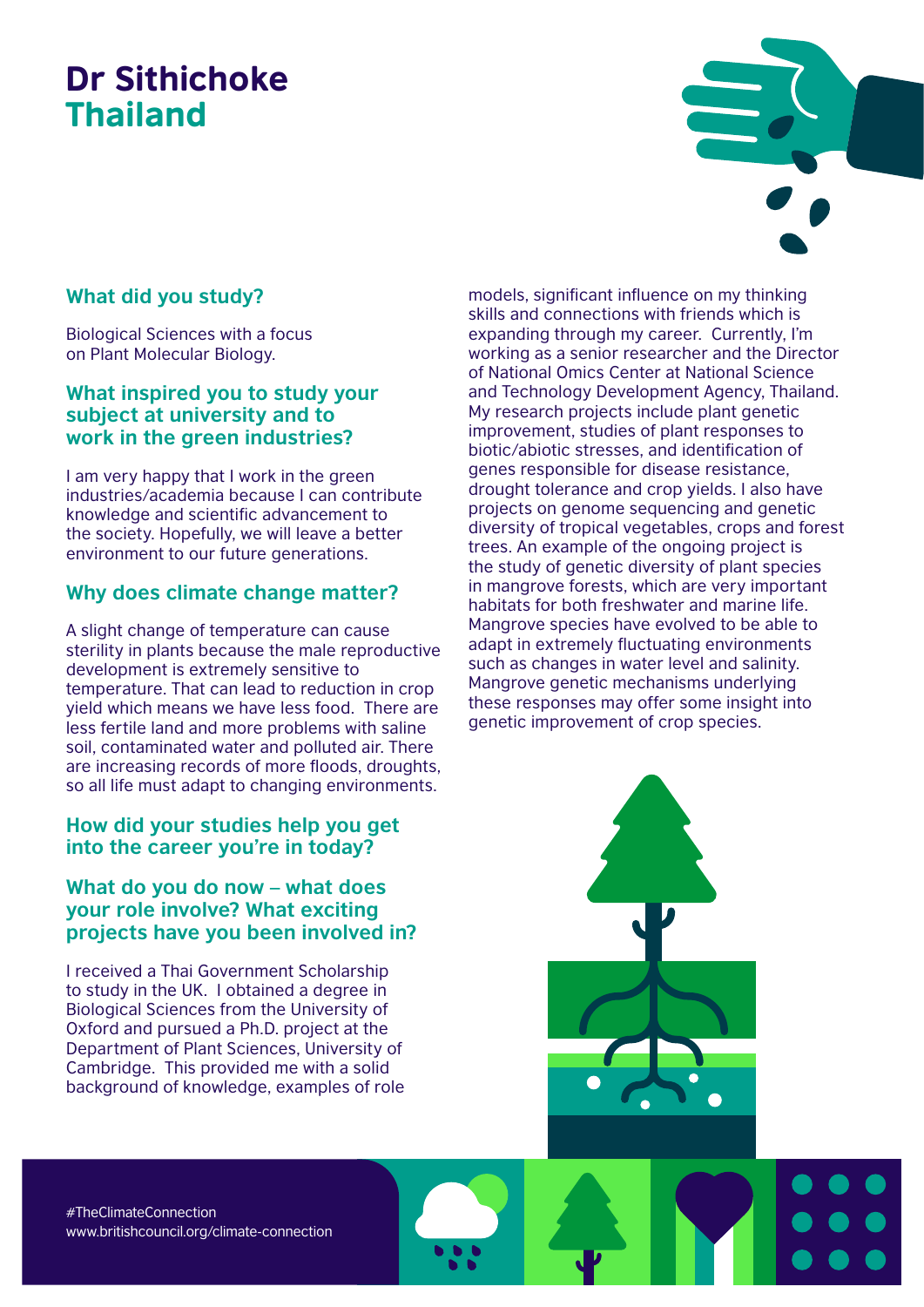





Coordinating a research network is an important skill that I have developed along the career. Regarding a research topic in conservation, I have collaborated with Department of National Park, Wild Life and Plant Conservation, Department of Marine and Coastal Resources, National Biobank of Thailand and several universities. National Science and Technology Development Agency (NSTDA) has very clear policies in promoting R&D to create both economic and environmental impacts to the community. Our research group has received financial supports (especially for molecular ecology studies), scientific equipment and human resources mainly from NSTDA.

#### **Do you have any tips for people looking to pursue a career in your sector?**

If you aim to make the world a better place for future generations, and you are contributing something good to the society.





The Young Scientist Award 2012 from the Foundation for the Promotion of Science and Technology under the Patronage of His Majesty the King.



Ajinomoto Lecture Award 2020 for Outstanding Biotechnology Researcher from Ajinomoto Foundation and the Thai Society for Biotechnology.

#TheClimateConnection www.britishcouncil.org/climate-connection